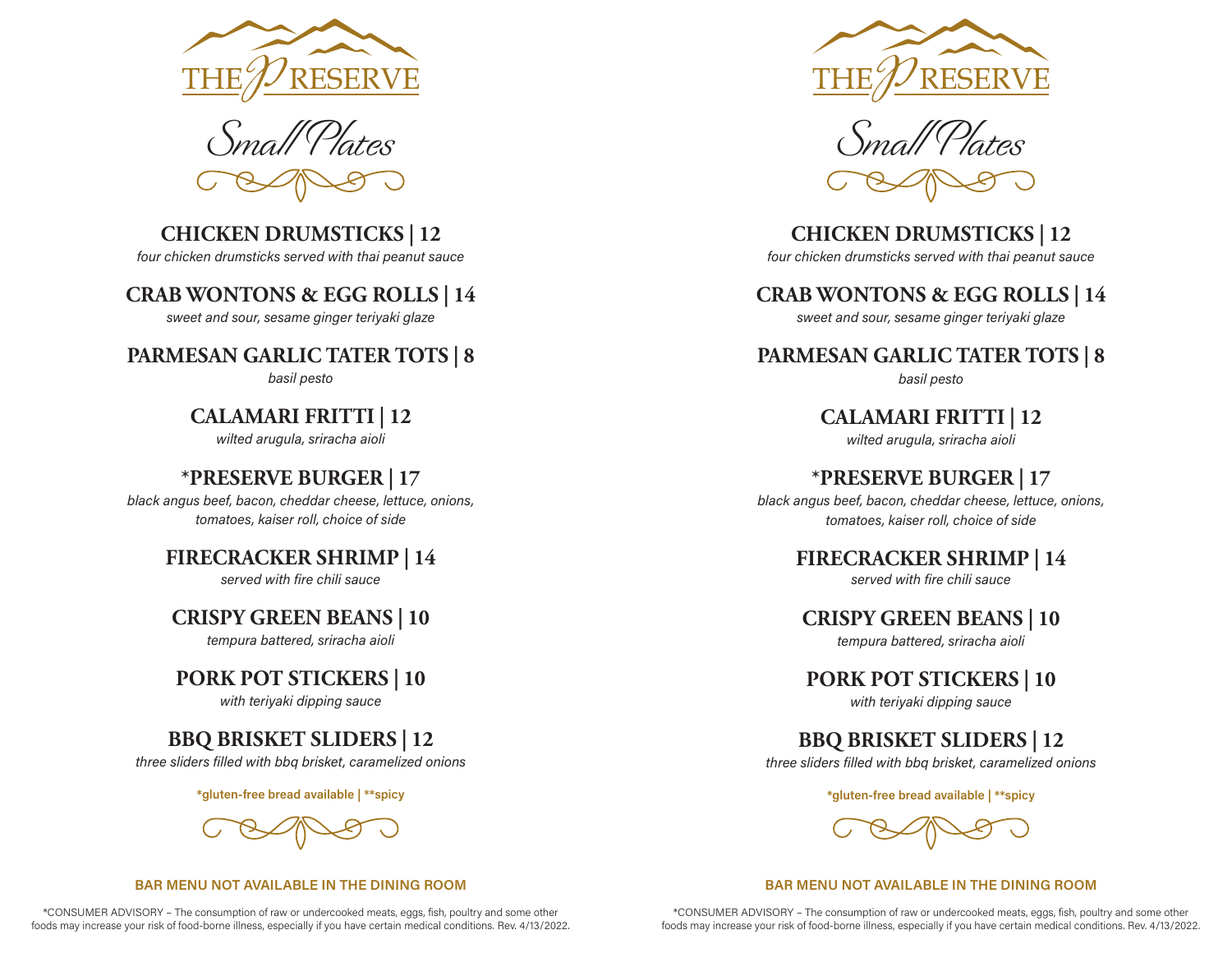

Dinner Menu

Starters

**DAILY SOUP | 8**

### **GLUTEN FREE SOUP | 8**

**PROSCIUTTO & FIG BRUSCHETTA | 14**

*french baguette, prosciutto di parma, figs, mascarpone cheese, balsamic reduction*

**BACON WRAPPED SCALLOPS | 16** *beurre blanc, drizzled with a maple sweet glaze* 

**ESCARGOT DE CHEF | 15** *garlic butter, parsley, bleu cheese, crostini*

Salads Q  $\mathscr{D}$ 

**HOUSE SALAD | 9** *california field greens, cherry tomato, onions, cucumber, carrot jicama slaw*

### **CAESAR SALAD GF | 12**

*fresh romaine lettuce, tossed with reggiano cheese, caesar dressing, and house-made croutons*

#### **WEDGE OF ICEBERG | 12**

*iceberg lettuce, bleu cheese crumbles, tomato, bacon, roquefort dressing*



### **FILLET MIGNON | 38**

*petite tenderloin, red demi, potato and vegetable du jour*

## **BLACK GARLIC AIOLI SALMON | 34**

*black garlic aioli salmon, potato and vegetable du jour*

## **ARGENTINIAN CHIMICHURRI RIBEYE | 42**

*grilled ribeye, topped with argentinian chimichurri, potato and vegetable du jour*

## **PAN-SEARED SCALLOPS | 40**

*pan seared scallops served with wild mushroom, spinach, pea risotto, drizzled balsamic reduction* 

## **PARMESAN CRUSTED HALIBUT | 39**

*parmesan crusted halibut, house wild mushroom, spinach, pea risotto and vegetable du jour*

## **VEGETARIAN PLANT-BASED | 29**

*grilled tofu, marinated grilled vegetables, over wild mushroom pea risotto*

**\$4 split plate charge fee | sales tax and gratuities not included**

#### **TEMPERATURE DESCRIPTIONS**

*Rare – seared on the outside, center cool; red. Medium-Rare – seared on the outside, center warm; red. Medium – cooked outside, center hot; very pink. Medium Well – cooked outside, center hot; slightly pink. Well – cooked through, center hot; no pink.*

*\*CONSUMER ADVISORY The consumption of raw or undercooked meats, eggs, fish, poultry and some other foods may increase your risk of food-borne illness, especially if you have certain medical conditions. Rev. 4/13/2022.*